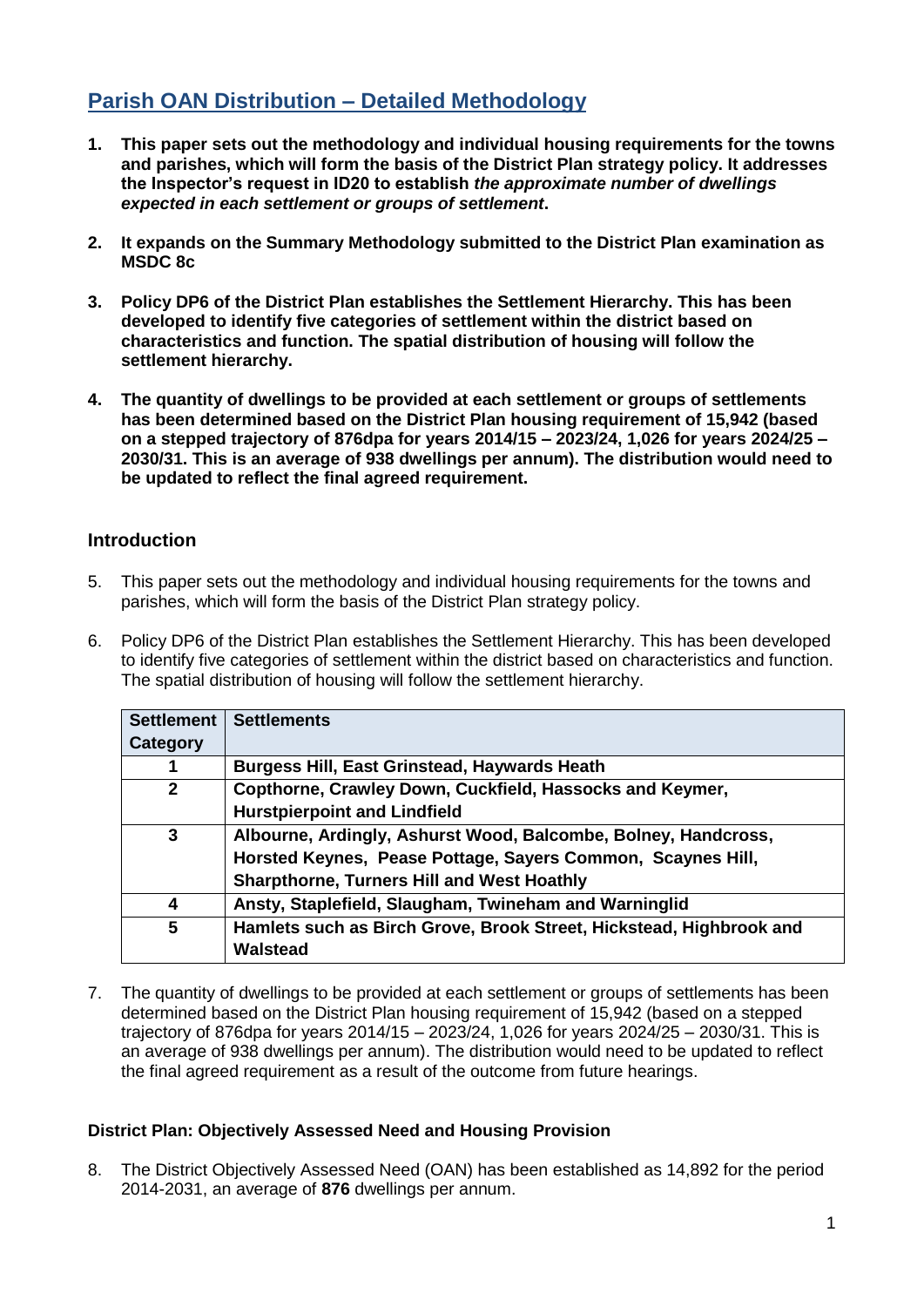- 9. The District Plan sets a minimum figure of 15,942 homes for the period 2014-2031, an average of **938** dwellings per annum based on a stepped trajectory. The District Plan is therefore proposing sufficient housing to meet the district's housing need as well as contributing towards the unmet need of neighbouring authorities.
- 10. For the purposes of the methodology that follows, an average of **938dpa** has been used.

### **Parish Distribution – Principles of the Approach**

- 11. The District's housing need and provision figures are based on the requirements of national planning policy (NPPF) and its accompanying guidance (National Planning Policy Guidance - NPPG).
- 12. The NPPG sets out the methodology for determining housing need (OAN) at a District level. This is based on the most up-to-date Government household projections, making necessary allowances for local circumstances, and further adjustments/uplifts to improve affordability (based on various 'market signals'). The background evidence for this is contained within the District Plan evidence base – predominantly the Housing and Economic Development Needs Assessment (HEDNA) and its updates.
- 13. Whilst the guidance at local authority level is clear, guidance for undertaking assessments of housing need for smaller areas (such as individual towns and parishes) is less clear. The NPPG notes that the same methodology can be used for smaller areas, however this presents a challenge - most of the required data sources referred to in the NPPG methodology are only available at 'district' level rather than at town/parish level, which makes calculations difficult and increases the number of assumptions, potentially compromising robustness. Logical assumptions have been made in order to distribute the district housing need to individual settlements/parishes.
- 14. The HEDNA presented a simple methodology that split the district's Objectively Assessed Need to the towns and parishes based on 'proportionate shares' (i.e. larger parishes received a larger proportionate share of OAN than smaller parishes, based on settlement size). This was undertaken as a 'policy-off' approach in that it did not take individual parish constraints into account, nor did it consider existing or planned commitments.
- 15. The methodology presented here uses the same basic principle of proportionate shares, however further adjustments have been made to account for 'policy-on' factors, in particular District Plan allocations and a distribution of housing by Parish that takes account of strategic commitments and completions.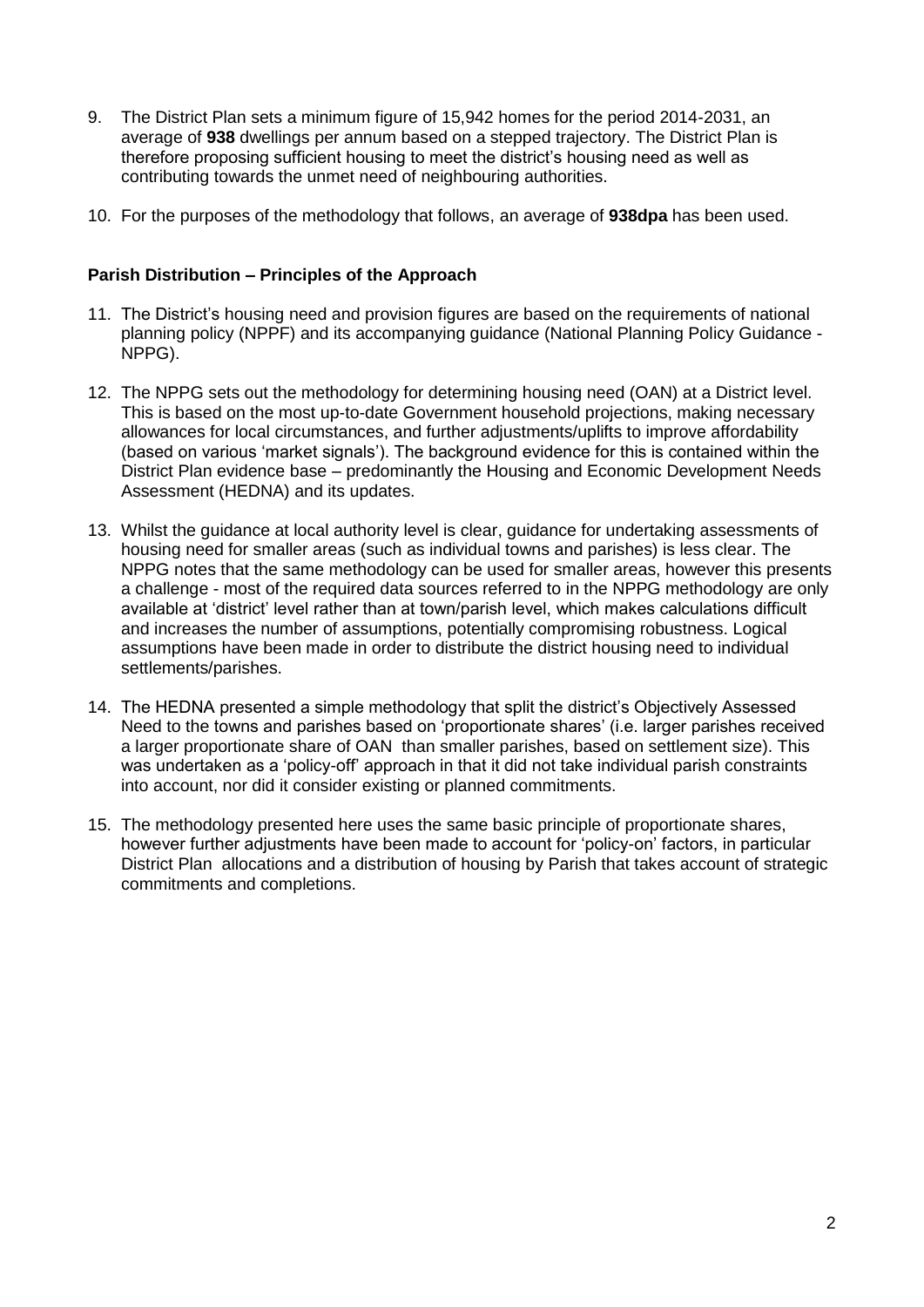### **Stage 1 – Establishing Town/Parish OAN (i.e. 'Policy-Off')**

16. The individual OANs for each Parish have been calculated by splitting the district OAN proportionately based on the number of households in each settlement according to the most recent Census (2011). For example, Burgess Hill accounted for 21.27% of the district's households, so receives 21.27% of the district's OAN. This is the approach previously set out in the HEDNA and its updates (EP20, EP21, EP22).

### **Plan Period Requirement:** 15,942 **Annual Requirement:** 938

|                              |                      |                        | <b>Proportion</b>               |                        |                |
|------------------------------|----------------------|------------------------|---------------------------------|------------------------|----------------|
|                              | <b>Proportion of</b> | <b>OAN</b><br>based on | $\alpha$ f<br><b>Population</b> | <b>OAN</b><br>based on |                |
|                              | <b>Households %</b>  | <b>Household</b>       | % (Census                       | <b>Population</b>      |                |
|                              | <b>(Census 2011)</b> | <b>Proportion</b>      | 2011)                           | <b>Proportion</b>      | <b>Average</b> |
| <b>Albourne</b>              | 0.45                 | 72                     | 0.46                            | 74                     | 73             |
| <b>Ansty and Staplefield</b> | 1.12                 | 179                    | 1.26                            | 202                    | 190            |
| <b>Ardingly</b>              | 1.21                 | 193                    | 1.39                            | 222                    | 207            |
| <b>Ashurst Wood</b>          | 1.27                 | 202                    | 1.32                            | 210                    | 206            |
| <b>Balcombe</b>              | 1.32                 | 211                    | 1.38                            | 220                    | 216            |
| <b>Bolney</b>                | 0.90                 | 143                    | 0.98                            | 157                    | 150            |
| <b>Burgess Hill</b>          | 21.27                | 3391                   | 21.68                           | 3456                   | 3,424          |
| <b>Cuckfield</b>             | 2.52                 | 402                    | 2.52                            | 402                    | 402            |
| <b>East Grinstead</b>        | 19.40                | 3093                   | 19.00                           | 3028                   | 3,061          |
| <b>Hassocks</b>              | 5.86                 | 934                    | 5.52                            | 880                    | 907            |
| <b>Haywards Heath</b>        | 20.33                | 3240                   | 19.48                           | 3106                   | 3,173          |
| <b>Horsted Keynes</b>        | 1.13                 | 180                    | 1.14                            | 182                    | 181            |
| <b>Hurstpierpoint and</b>    | 5.00                 | 796                    | 5.12                            | 816                    | 806            |
| <b>Sayers Common</b>         |                      |                        |                                 |                        |                |
| <b>Lindfield</b>             | 4.43                 | 706                    | 4.20                            | 670                    | 688            |
| <b>Lindfield Rural</b>       | 1.78                 | 284                    | 1.90                            | 302                    | 293            |
| Slaugham                     | 1.98                 | 316                    | 1.99                            | 318                    | 317            |
| <b>Turners Hill</b>          | 1.32                 | 211                    | 1.38                            | 220                    | 216            |
| Twineham                     | 0.19                 | 31                     | 0.22                            | 35                     | 33             |
| <b>West Hoathly</b>          | 1.46                 | 233                    | 1.57                            | 250                    | 242            |
| <b>Worth</b>                 | 7.05                 | 1123                   | 7.47                            | 1191                   | 1,157          |
| <b>Mid Sussex</b>            | 100                  | 15,942                 | 100                             | 15,942                 | 15,942         |
| Table 1 - Stage 1: OAN       |                      |                        |                                 |                        |                |

**Table 1 - Stage 1: OAN**

17. This distribution forms the starting point for the 'policy-on' steps that follow. These figures do not form part of the District Plan housing policy and are not the basis of strategic distribution and should therefore not be treated as 'target' figures.

### **Stage 2 – Policy Adjustments (i.e. 'Policy-On')**

18. Whilst the OAN gives a useful indication of need within each parish, there are a number of 'policy-on' adjustments to be made to these figures in order to inform the District Plan spatial strategy. This is because the District Plan makes policy choices (such as allocating strategic sites) which influence the spatial strategy.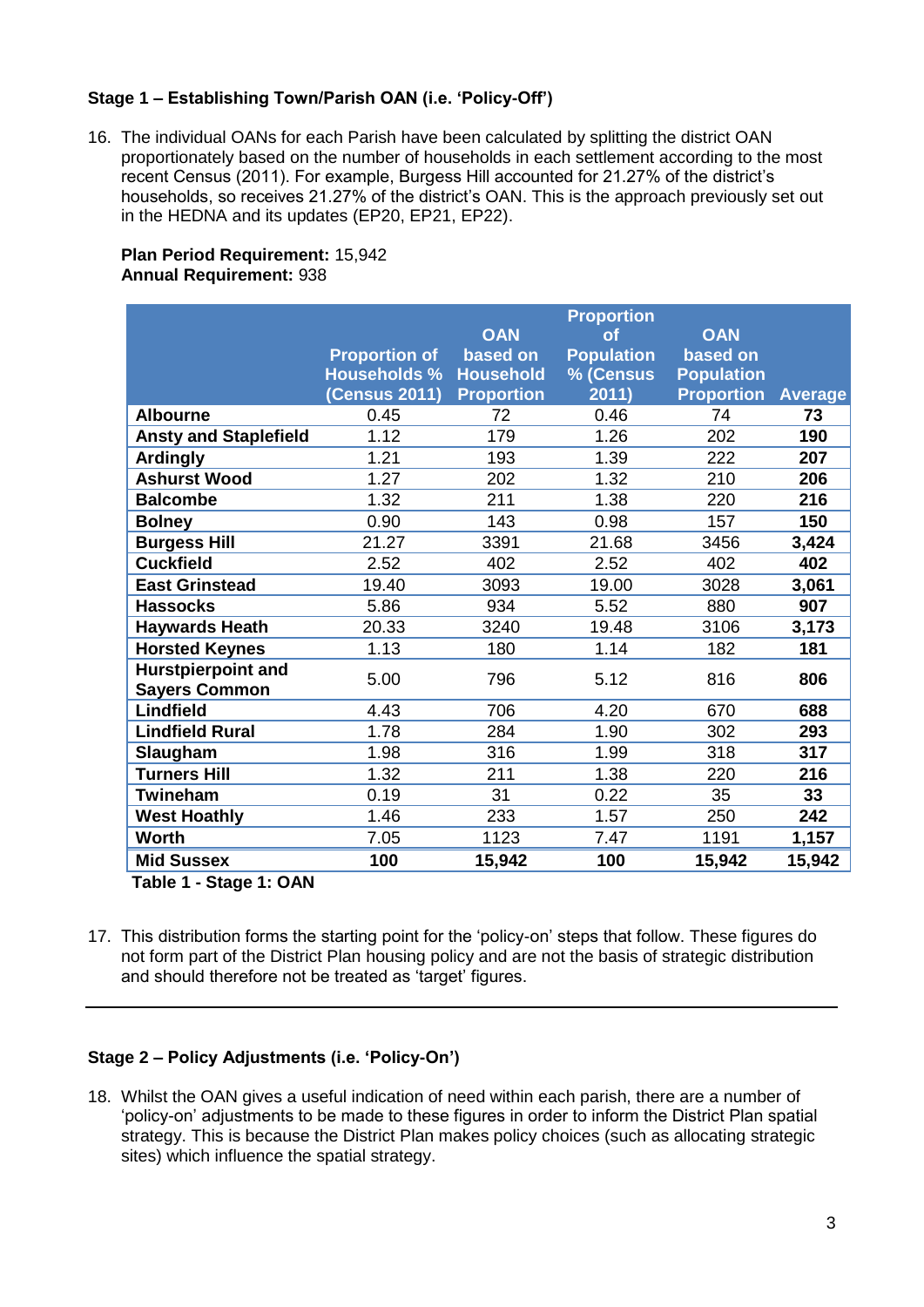### **Windfall**

- 19. The District Plan makes a windfall allowance of 450 dwellings. It is proposed that this figure is not subject to the calculations that follow as windfall by its nature is not planned for.
- 20. Therefore:

| <b>District Plan Provision</b> | 15,942 |
|--------------------------------|--------|
| Windfall                       | 450    |
| <b>Residual 'To Find'</b>      | 15.492 |

### 'Policy-on' Calculation Steps

- 21. The following steps have been taken in order to arrive at a 'Policy-on' housing provision :
	- Conversion from Parishes to Settlements
	- Parishes with multiple settlements
	- District Plan allocations at Burgess Hill and Pease Pottage
	- Settlements within the AONB
	- Completions and Commitments

### a) Conversion from Parishes to Settlements / Parishes with Multiple Settlements

22. The first stage of the calculations (Table 1, above) have been at a parish level, as this is the level at which Census data is more readily available. The Settlement Hierarchy within the District Plan is based on individual settlements rather than parishes as a whole. For most, each parish contains one settlement. Where parishes have more than one settlement within them, and may be in different categories within the hierarchy, an adjustment is made to split the parish figure into a settlement figure. The following proportions have therefore been assumed, based on settlement size and Census 2011 population:

| <b>Parish</b>                    | <b>Settlement</b>   | <b>Category</b> | <b>Proportion</b> |
|----------------------------------|---------------------|-----------------|-------------------|
| <b>Hurstpierpoint and Sayers</b> | Hurstpierpoint      |                 | 90                |
| <b>Common</b>                    | Sayers Common       |                 | 10                |
| <b>Worth</b>                     | Copthorne           |                 | 50                |
|                                  | <b>Crawley Down</b> | 2               | 50                |
|                                  | Ansty               |                 | 95                |
| <b>Ansty and Staplefield</b>     | Staplefield         |                 | 5                 |
|                                  | Pease Pottage       |                 | 100               |
|                                  | <b>Handcross</b>    | 3               |                   |
| Slaugham                         | Slaugham            |                 |                   |
|                                  | Warninglid          |                 |                   |

#### **Table 2 - Parish to Settlement adjustments**

23. The strategic allocation at Pease Pottage has been assumed to receive 100% of the growth in Slaugham, as the provision at Pease Pottage is vastly in excess of the OAN (317) in this Parish.

#### b) District Plan allocations at Burgess Hill and Pease Pottage

24. The OANs calculated for Burgess Hill and Pease Pottage (Slaugham parish) are policy-off, therefore do not make an allowance for the District Plan strategy which allocates strategic sites in these settlements.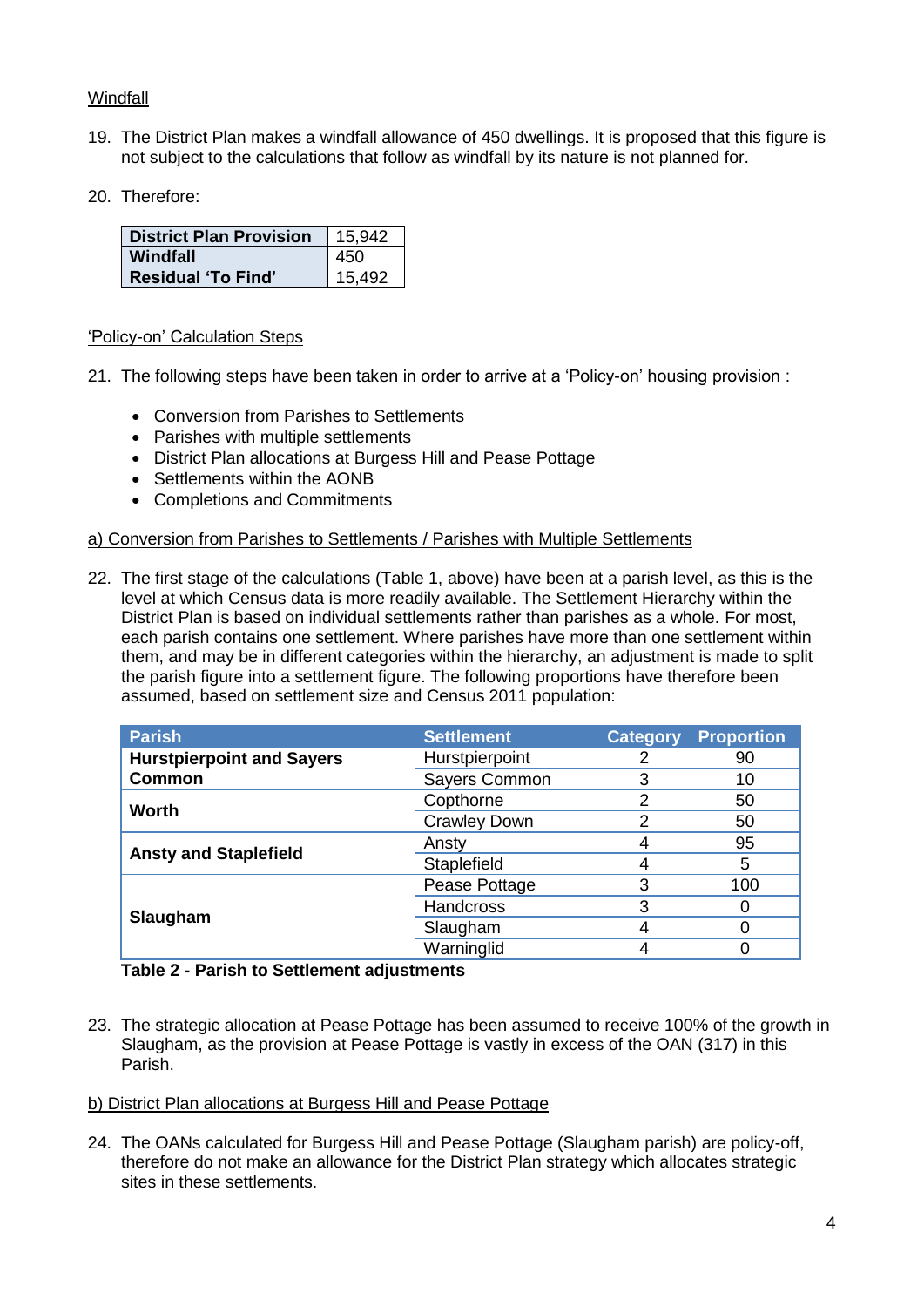25. Once taking account of strategic allocations at these locations, both parishes would be delivering significantly in excess of their OAN. The 'over-supply' in these locations relieves pressure on other parishes (in effect reduced their housing requirement).

| 'Stage 1' OAN Allocations<br><u>'Excess'</u> |       |                      |
|----------------------------------------------|-------|----------------------|
| 556<br>3,980                                 | 3.424 | <b>Burgess Hill</b>  |
| 283<br>600                                   | 317   | <b>Pease Pottage</b> |
| 839<br>4,580                                 | 3,741 | <b>TOTAL</b>         |
|                                              |       |                      |

**Table 3 - Excess Provision at Strategic Sites**

26. Allowing for the conversion to settlements at step (a) and allocations at step (b), the provision has been adjusted to spread the excess 839 proportionately, based on the same proportions set out in Table 1.

### **STAGE 2 – Steps (a) and (b)**

| <b>Plan Provision</b>    | 15,492 |
|--------------------------|--------|
| Allocated   4,580        |        |
| To Redistribute   10,912 |        |

Allocated: 4,580

|      |                     | <b>Revised</b>     |
|------|---------------------|--------------------|
| Cat. | <b>Settlement</b>   | <b>Requirement</b> |
| 1    | <b>Burgess Hill</b> | 3,980              |
| 3    | <b>Handcross</b>    |                    |
| 3    | Pease Pottage       | 600                |
|      | Slaugham            |                    |
|      | Warninglid          |                    |
|      |                     | 4.580              |

**Table 4 - Stage 2: Allocated**

To Redistribute: 10,912

|                |                       | <b>Proportion</b><br>of Provision | <b>Revised</b>     |
|----------------|-----------------------|-----------------------------------|--------------------|
| Cat.           | <b>Settlement</b>     | (%)                               | <b>Requirement</b> |
| 1              | <b>East Grinstead</b> | 25.28                             | 2,759              |
| 1              | Haywards Heath        | 26.49                             | 2,890              |
| $\overline{2}$ | Cuckfield             | 3.29                              | 359                |
| 2              | <b>Hassocks</b>       | 7.64                              | 833                |
| $\mathbf 2$    | Hurstpierpoint        | 5.86                              | 639                |
| $\overline{2}$ | Lindfield             | 5.77                              | 630                |
| $\overline{2}$ | Copthorne             | 4.59                              | 501                |
| $\mathbf{2}$   | <b>Crawley Down</b>   | 4.59                              | 501                |
| 3              | Albourne              | 0.59                              | 64                 |
| 3              | Ardingly              | 1.57                              | 172                |
| 3              | Ashurst Wood          | 1.65                              | 180                |
| 3              | <b>Balcombe</b>       | 1.73                              | 188                |
| 3              | <b>Bolney</b>         | 1.17                              | 127                |
| 3              | <b>Horsted Keynes</b> | 1.47                              | 160                |
| 3              | <b>Sayers Common</b>  | 0.65                              | 71                 |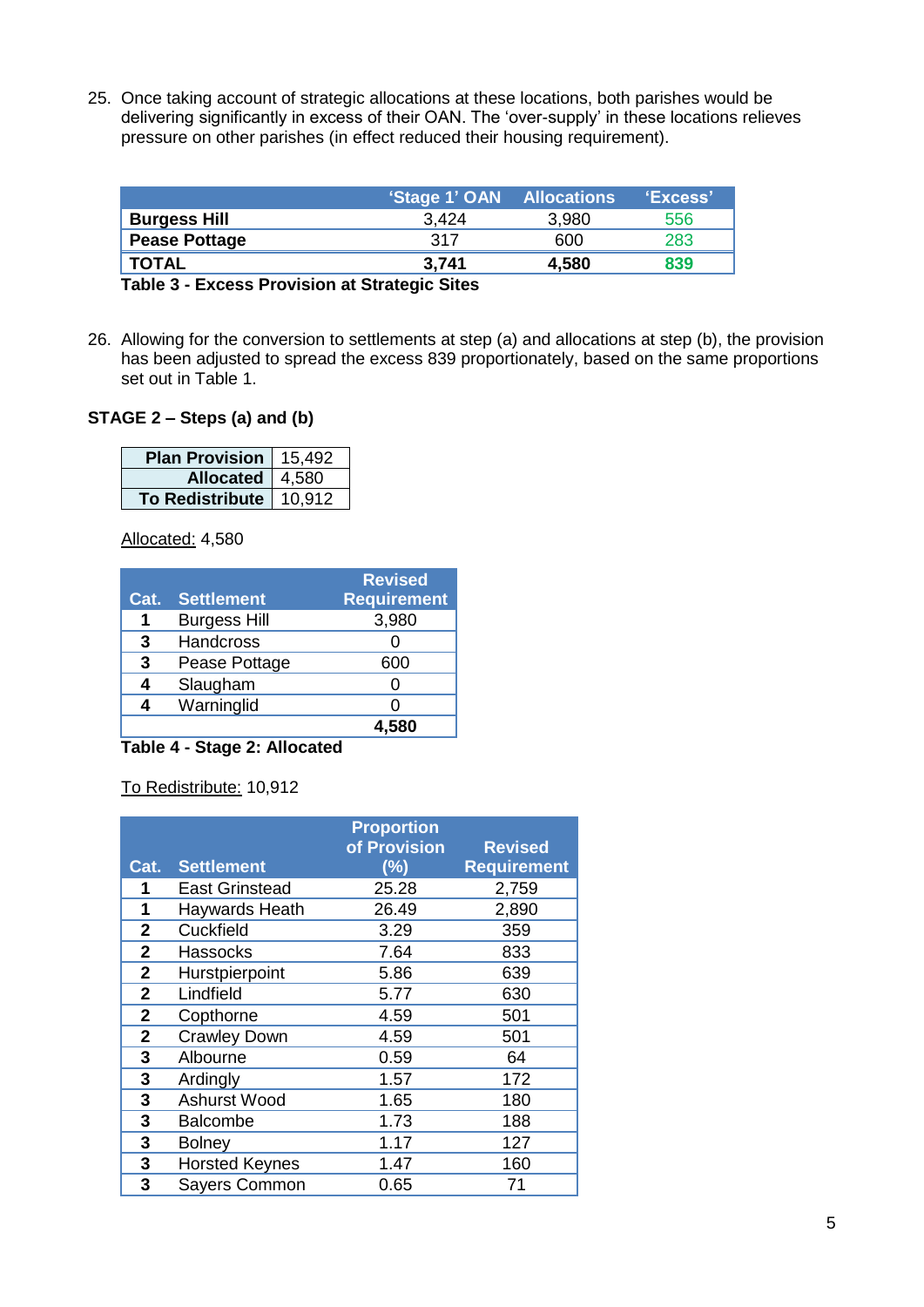|   | $\rightarrow$<br>$\sim$ $\sim$ | <b>A.</b> 11<br>. |        |
|---|--------------------------------|-------------------|--------|
|   | <b>TOTAL</b>                   | 100               | 10,912 |
|   | Twineham                       | 0.25              | 28     |
| 4 | Staplefield                    | 0.07              | 8      |
| 4 | Ansty                          | 1.40              | 152    |
| 3 | Sharpthorne                    | 0.95              | 104    |
| 3 | <b>West Hoathly</b>            | 0.95              | 104    |
| 3 | <b>Turners Hill</b>            | 1.73              | 188    |
| 3 | <b>Scaynes Hill</b>            | 2.32              | 253    |
|   |                                |                   |        |

**Table 5 - Stage 2: Steps (a) and (b) 'To Find'**

27. The figures above represent adjustments made due to account for strategic allocations at Burgess Hill and Pease Pottage. This is an interim step, further adjustments are made (see below).

### c) Settlements within the AONB

28. The following parishes are within the High Weald Area of Outstanding Natural Beauty (AONB):

- Ardingly
- Ashurst Wood
- Balcombe
- Handcross
- Horsted Keynes
- Pease Pottage
- Sharpthorne
- Slaugham
- Staplefield
- Warninglid
- West Hoathly
- 29. With the exception of Slaugham (which includes the settlements of Handcross, Pease Pottage, Slaugham and Warninglid) where a strategic site is allocated within the District Plan (due to exceptional circumstances), it is likely that the parish's position within the AONB may mean that there is a constraint to development and that OAN may not be met. In order to preserve the AONB and direct housing growth to areas outside the AONB, the required housing provision for these settlements has been discounted by 50%, with the remainder re-allocated to settlements outside the AONB on the proportionate basis as previous steps in the methodology.

### **STAGE 2 - Step (c)**

| <b>Plan Provision</b>  | 15,492 |
|------------------------|--------|
| <b>Allocated</b>       | 4,580  |
| <b>AONB</b>            | 459    |
| <b>To Redistribute</b> | 10,453 |

### Allocated/AONB: 5,039

| Cat. | Settlement          | <b>Revised</b><br><b>Requirement</b> |
|------|---------------------|--------------------------------------|
|      | <b>Allocated</b>    | 4,580                                |
| 1    | <b>Burgess Hill</b> | 3,980                                |
| 3    | <b>Handcross</b>    |                                      |
| 3    | Pease Pottage       |                                      |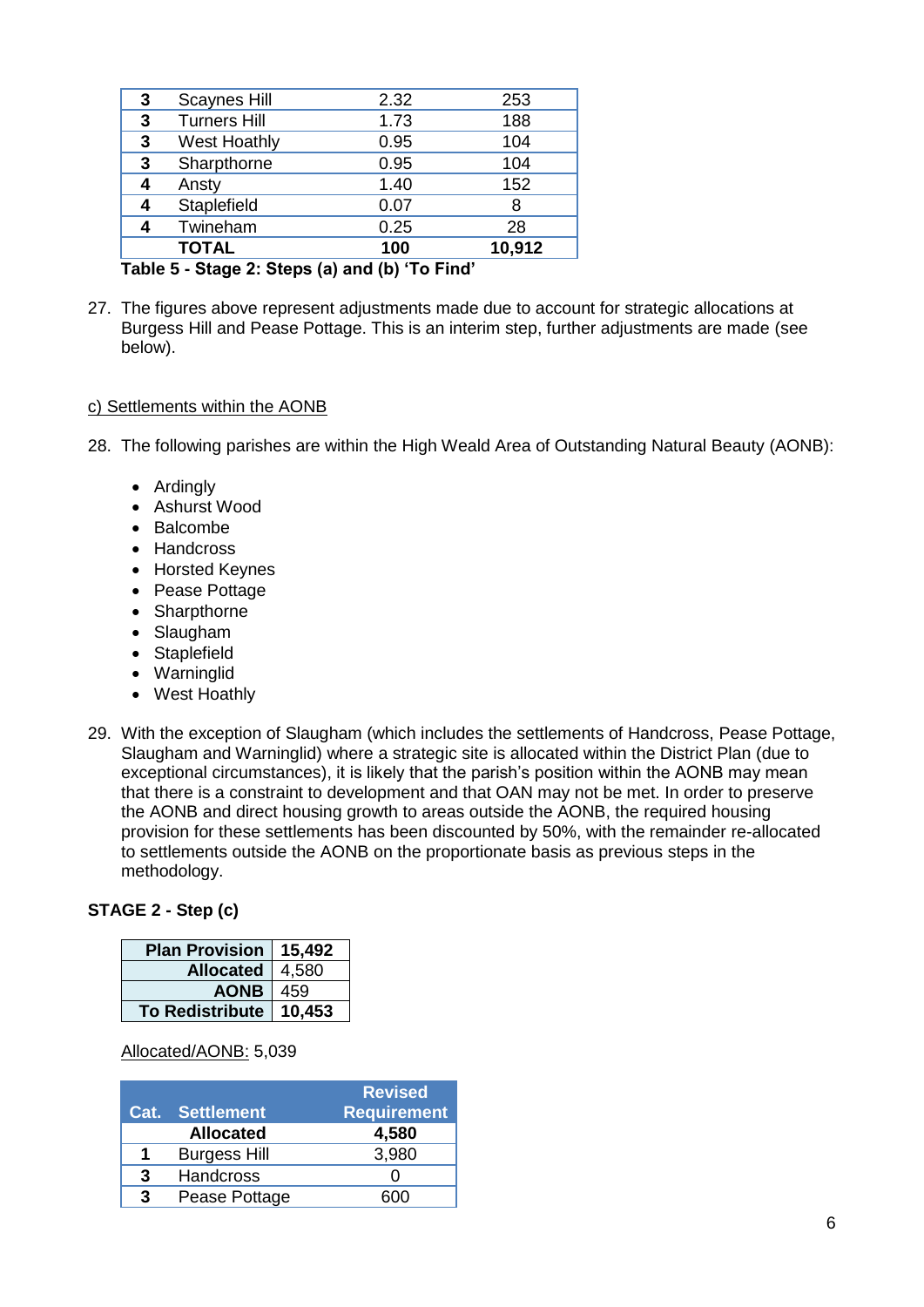| 4 | Slaugham              |       |
|---|-----------------------|-------|
| 4 | Warninglid            |       |
|   | <b>AONB</b>           | 459   |
| 3 | Ardingly              | 86    |
| 3 | Ashurst Wood          | 91    |
| 3 | <b>Balcombe</b>       | 94    |
| 3 | <b>Horsted Keynes</b> | 80    |
| 3 | <b>West Hoathly</b>   | 52    |
| 3 | Sharpthorne           | 52    |
| Δ | Staplefield           |       |
|   | <b>TOTAL</b>          | 5.039 |

**Table 6 -** Stage 2: Allocated/AONB Note: Figures may not total due to rounding

### To Redistribute: 10,453

| Cat.           | <b>Settlement</b>     | <b>Proportion of</b><br><b>Requirement</b><br>$(\%)$ | <b>Revised</b><br><b>Requirement</b> |
|----------------|-----------------------|------------------------------------------------------|--------------------------------------|
| 1              | <b>East Grinstead</b> | 27.57                                                | 2,883                                |
| 1              | Haywards Heath        | 28.88                                                | 3,020                                |
| $\overline{2}$ | Cuckfield             | 3.59                                                 | 375                                  |
| $\mathbf{2}$   | <b>Hassocks</b>       | 8.33                                                 | 871                                  |
| 2              | Hurstpierpoint        | 6.39                                                 | 668                                  |
| $\mathbf{2}$   | Lindfield             | 6.29                                                 | 658                                  |
| $\mathbf{2}$   | Copthorne             | 5.01                                                 | 524                                  |
| 2              | <b>Crawley Down</b>   | 5.01                                                 | 524                                  |
| 3              | Albourne              | 0.64                                                 | 67                                   |
| 3              | <b>Bolney</b>         | 1.27                                                 | 134                                  |
| 3              | Sayers Common         | 0.71                                                 | 75                                   |
| 3              | <b>Scaynes Hill</b>   | 2.53                                                 | 265                                  |
| 3              | <b>Turners Hill</b>   | 1.88                                                 | 197                                  |
| 4              | Ansty                 | 1.52                                                 | 159                                  |
| 4              | Twineham              | 0.28                                                 | 29                                   |
|                | TOTAL                 |                                                      | 10,453                               |

**Table 7 - Stage 2: Step (c) 'To Find'** Note: Figures may not total due to rounding

30. The figures above represent adjustments made due to account for strategic allocations at Burgess Hill and Pease Pottage and location of parishes within the AONB. This is an interim step, further adjustments are made (see below).

#### d) Commitments and Completions 'Over-Provision'

31. The District Plan period is 2014-2031. The plan is therefore already into its fourth year, with three years of completions already having taken place. Also, planning permissions have been granted since 2014 and Neighbourhood Plan allocations have been made. These contribute towards the housing provision expected for each settlement within the plan period. The position in Table 8 below is at the time of writing (May 2017).

| <b>Cat.</b> Settlement | $(Stop(a)-(c))$ | <b>Requirement Commitments/</b><br><b>Completions</b> | <b>Difference</b> |
|------------------------|-----------------|-------------------------------------------------------|-------------------|
| 1 Burgess Hill         | 3,980           | 5.697                                                 | 1.717             |
| East Grinstead         | 2,883           | 1,300                                                 | $-1,583$          |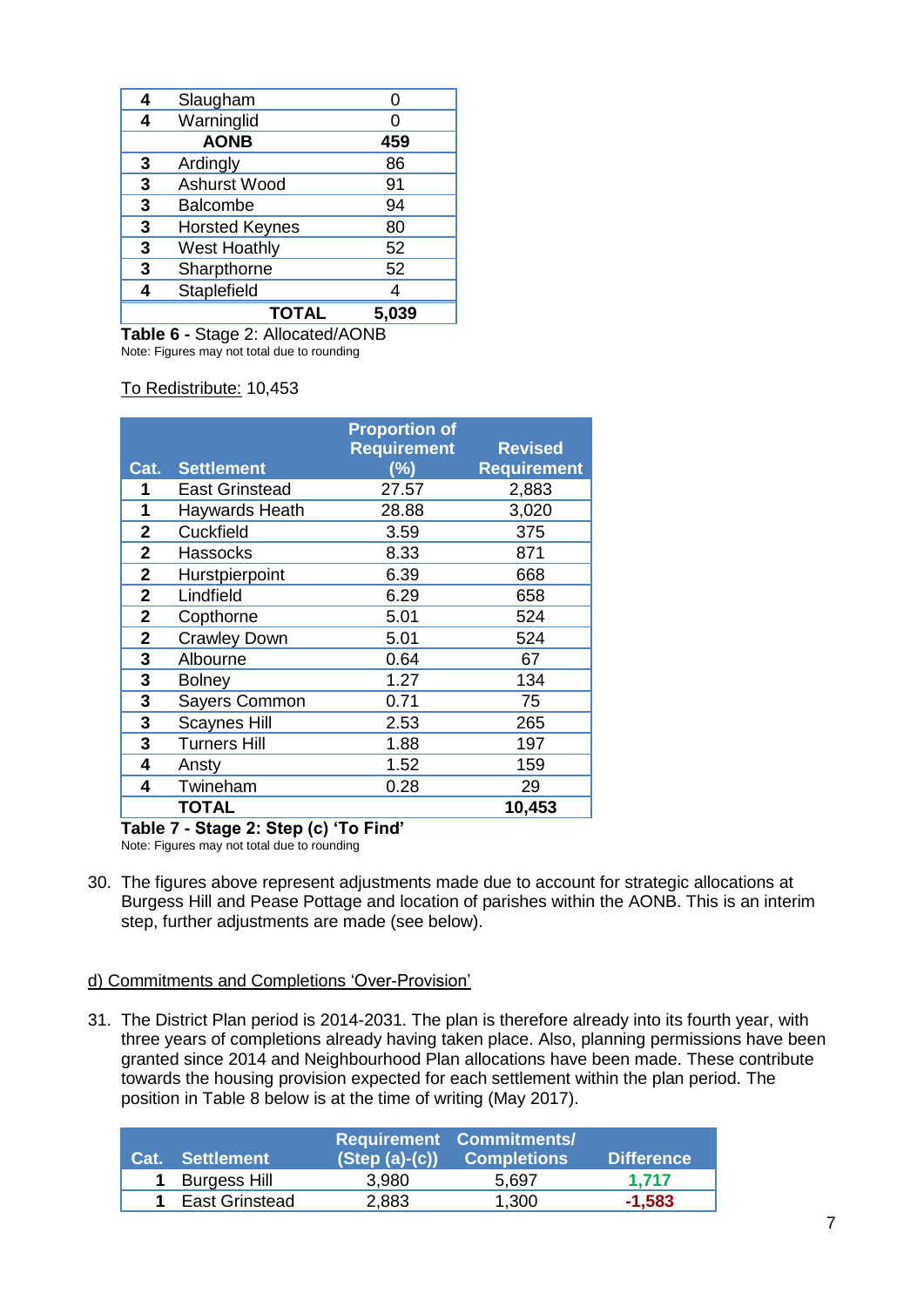| 1            | Haywards Heath        | 3,020 | 2,385 | $-635$      |
|--------------|-----------------------|-------|-------|-------------|
| $\mathbf{2}$ | Cuckfield             | 375   | 120   | $-255$      |
| $\mathbf{2}$ | Hassocks              | 871   | 382   | $-489$      |
| $\mathbf{2}$ | Hurstpierpoint        | 668   | 359   | $-309$      |
| $\mathbf{2}$ | Lindfield             | 658   | 31    | $-627$      |
| $\mathbf{2}$ | Copthorne             | 524   | 388   | $-136$      |
| $\mathbf{2}$ | <b>Crawley Down</b>   | 524   | 388   | $-136$      |
| 3            | Albourne              | 67    | 16    | $-51$       |
| 3            | Ardingly              | 86    | 44    | $-43$       |
| 3            | Ashurst Wood          | 91    | 102   | 11          |
| 3            | <b>Balcombe</b>       | 95    | 49    | $-46$       |
| 3            | <b>Bolney</b>         | 134   | 64    | $-70$       |
| 3            | Handcross             | 0     | 0     | $\mathbf 0$ |
| 3            | <b>Horsted Keynes</b> | 81    | 16    | $-65$       |
| 3            | Pease Pottage         | 600   | 929   | 329         |
| 3            | Sayers Common         | 75    | 40    | $-35$       |
| 3            | <b>Scaynes Hill</b>   | 265   | 462   | 197         |
| 3            | <b>Turners Hill</b>   | 197   | 96    | $-101$      |
| 3            | <b>West Hoathly</b>   | 52    | 36    | $-16$       |
| 3            | Sharpthorne           | 52    | 36    | $-16$       |
| 4            | Ansty                 | 159   | 54    | $-105$      |
| 4            | Staplefield           | 4     | 3     | $-1$        |
| 4            | Slaugham              | 0     | 0     | 0           |
| 4            | Twineham              | 29    | 6     | $-23$       |
| 4            | Warninglid            | 0     | 0     | 0           |
|              |                       |       |       |             |

**Table 8 - Stage 2: Commitments and Completions**

32. In a few areas, completions and commitments are already in excess of the requirement figures set out in steps (a) – (c). An allowance has been made for this 'over-supply' in these settlements, which further reduces the amount of housing required at other settlements. The areas in question are:

|                      | Step (c)<br><b>Requirement</b> | <b>Commitments</b><br>and Completions | <b>Difference</b> |
|----------------------|--------------------------------|---------------------------------------|-------------------|
| <b>Burgess Hill</b>  | 3,980                          | 5,697                                 | 1,717             |
| <b>Ashurst Wood</b>  | 91                             | 102                                   | 11                |
| <b>Pease Pottage</b> | 600                            | 929                                   | 329               |
| <b>Scaynes Hill</b>  | 265                            | 462                                   | 197               |
| <b>TOTAL</b><br>.    | 4,936                          | 7,190                                 | 2,254             |

**Table 9 - Stage 2: Over Provision**

33. The excess provision (2,254) in these settlements has been redistributed using the same relative proportions as in earlier stages, which has the effect of reducing numbers elsewhere, including at settlements within the AONB as none are presently meeting their step (c) requirement.

| <b>Plan Provision</b>    | 15,492 |
|--------------------------|--------|
| Commitments/             |        |
| <b>Completions above</b> | 7,190  |
| step (c) provision       |        |
| <b>To Redistribute</b>   | 8,302  |
|                          |        |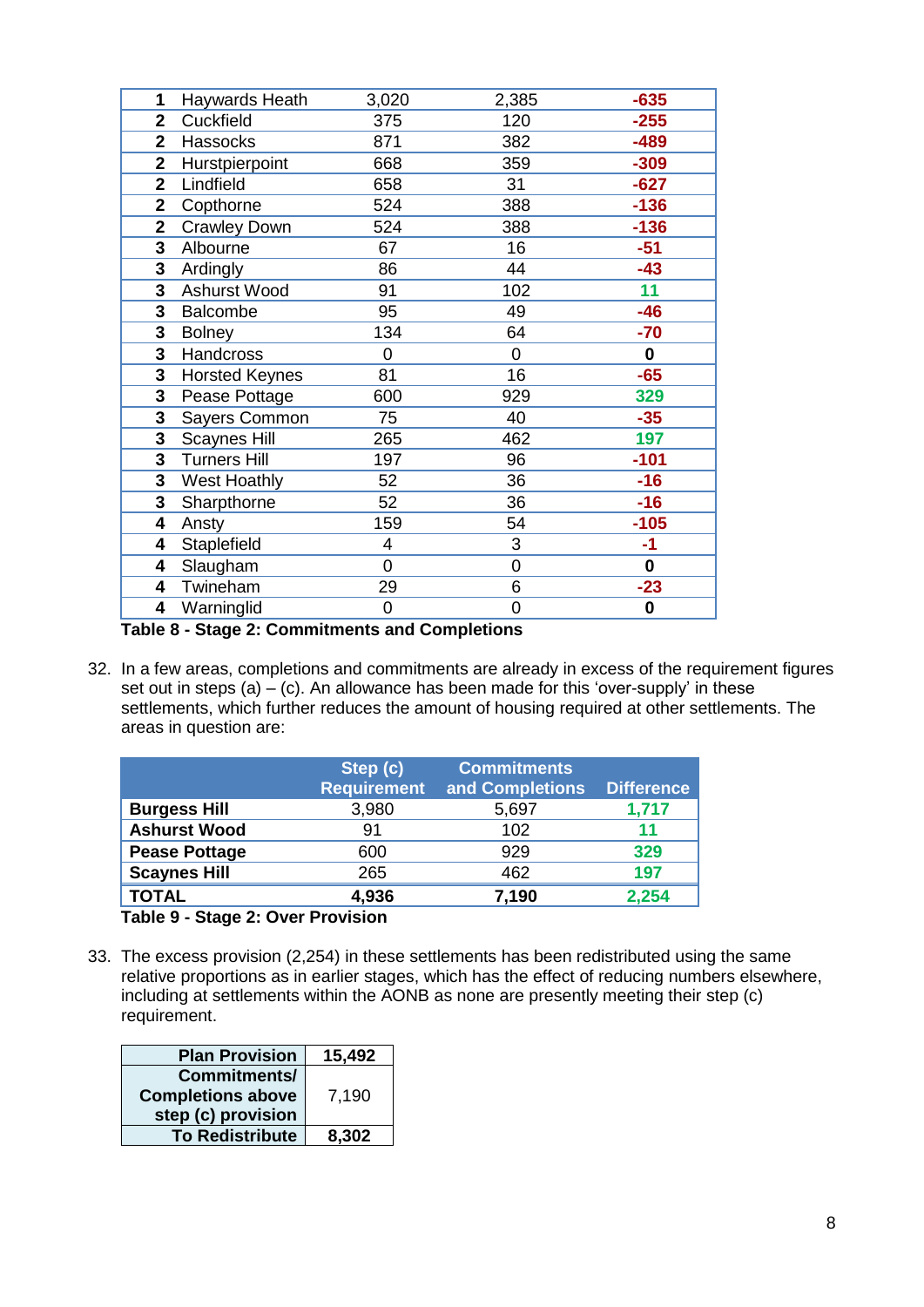Commitments/Completions above step (c) provision: 7,190

| Cat. | <b>Settlement</b>   | <b>Revised</b><br><b>Requirement</b> |
|------|---------------------|--------------------------------------|
| 1    | <b>Burgess Hill</b> | 5,697                                |
| 3    | Ashurst Wood        | 102                                  |
| 3    | Pease Pottage       | 929                                  |
| 3    | <b>Scaynes Hill</b> | 462                                  |
|      | <b>TOTAL</b>        | 7,190                                |

|  |  | Table 10 - Stage 2: Commitments and Completions above Provision |  |  |  |
|--|--|-----------------------------------------------------------------|--|--|--|

To Redistribute: 8,302

|                         |                       | <b>Proportion of</b><br><b>Requirement</b> | <b>Revised</b>     |
|-------------------------|-----------------------|--------------------------------------------|--------------------|
| Cat.                    | <b>Settlement</b>     | $(\%)$                                     | <b>Requirement</b> |
| 1                       | <b>East Grinstead</b> | 27.32                                      | 2,267              |
| 1                       | Haywards Heath        | 28.61                                      | 2,375              |
| $\overline{2}$          | Cuckfield             | 3.55                                       | 295                |
| $\overline{\mathbf{2}}$ | Hassocks              | 8.25                                       | 685                |
| $\overline{\mathbf{2}}$ | Hurstpierpoint        | 6.33                                       | 525                |
| $\overline{2}$          | Lindfield             | 6.23                                       | 517                |
| $\overline{\mathbf{2}}$ | Copthorne             | 4.96                                       | 412                |
| $\overline{\mathbf{2}}$ | <b>Crawley Down</b>   | 4.96                                       | 412                |
| 3                       | Albourne              | 0.63                                       | 53                 |
| 3                       | Ardingly              | 0.81                                       | 68                 |
| 3                       | <b>Balcombe</b>       | 0.90                                       | 75                 |
| 3                       | <b>Bolney</b>         | 1.27                                       | 105                |
| 3                       | Handcross             | 0.00                                       | 0                  |
| 3                       | <b>Horsted Keynes</b> | 0.77                                       | 64                 |
| 3                       | <b>Sayers Common</b>  | 0.71                                       | 59                 |
| $\overline{\mathbf{3}}$ | <b>Turners Hill</b>   | 1.87                                       | 155                |
| 3                       | West Hoathly          | 0.49                                       | 41                 |
| 3                       | Sharpthorne           | 0.49                                       | 41                 |
| 4                       | Ansty                 | 1.51                                       | 125                |
| 4                       | Staplefield           | 0.04                                       | 3                  |
| 4                       | Slaugham              | 0.00                                       | 0                  |
| 4                       | Twineham              | 0.27                                       | 23                 |
| 4                       | Warninglid            | 0.00                                       | 0                  |
|                         | <b>TOTAL</b>          | 100                                        | 8,302              |

**Table 11 - Stage 2: Step (d) 'To Find'**

Note: Figures may not total due to rounding

# **Stage 3 – Residual Amount and 'To Find'**

34. The stage (d) requirement figures account for excess provision due to District Plan allocations, past completions and commitments. Commitments/Completions since the start of the plan period (2014) can be compared with the revised requirement in order to establish how many dwellings are still 'to find' in each settlement.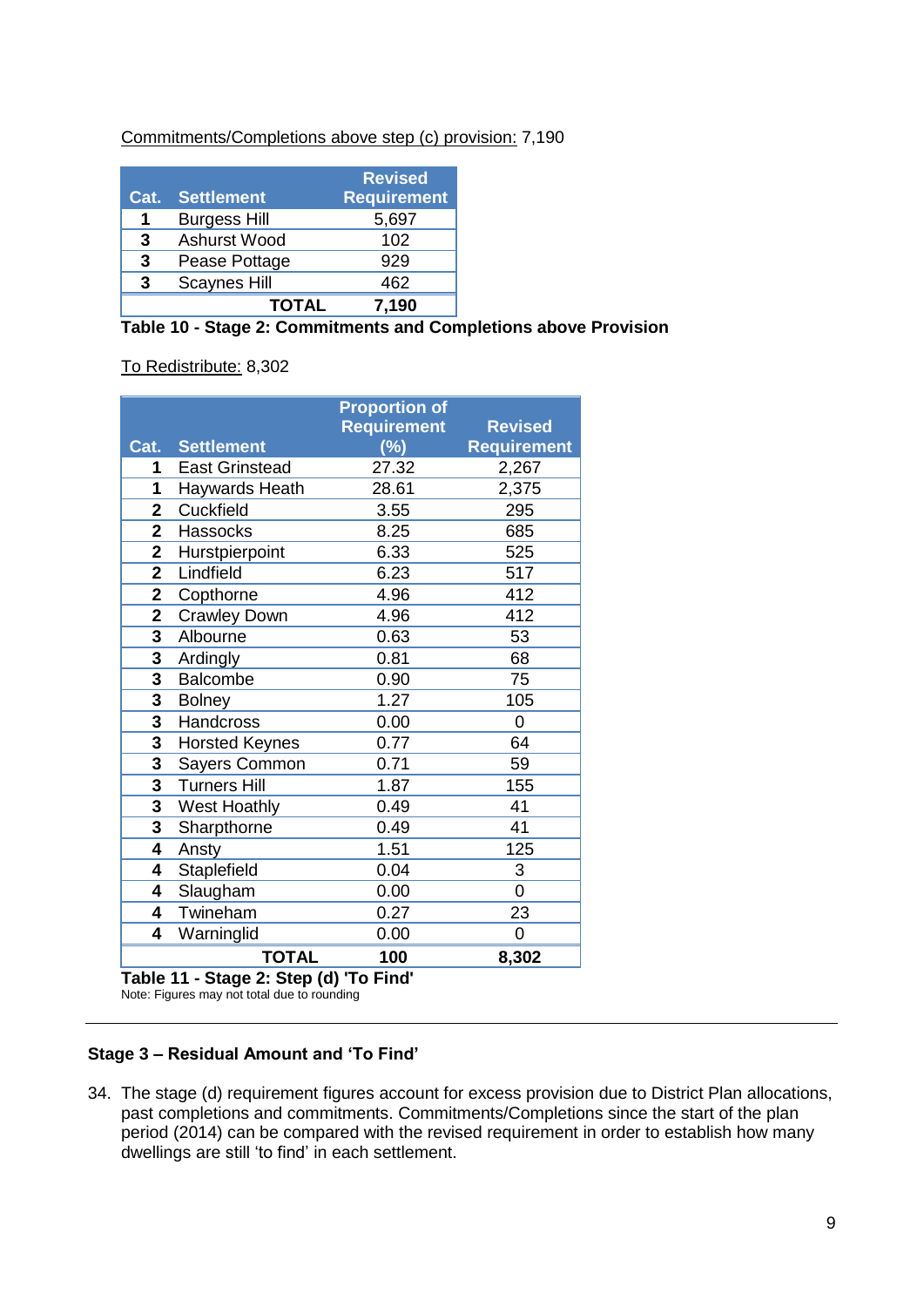| Cat.           | <b>Settlement</b>     | <b>Revised</b><br><b>Requirement</b> | <b>Commitments</b><br><b>/ Completions<br/>2014/15 - 2016/17</b> | 'To Find'<br>2017/18 - 2030/31 |
|----------------|-----------------------|--------------------------------------|------------------------------------------------------------------|--------------------------------|
| 1              | <b>Burgess Hill</b>   | 5,697                                | 5,697                                                            | 0                              |
| 1              | <b>East Grinstead</b> | 2,267                                | 1,300                                                            | 968                            |
| 1              | Haywards Heath        | 2,375                                | 2,385                                                            | $\overline{0}$                 |
| $\overline{2}$ | Cuckfield             | 295                                  | 120                                                              | 175                            |
| $\overline{2}$ | Hassocks              | 685                                  | 382                                                              | 303                            |
| $\overline{2}$ | Hurstpierpoint        | 525                                  | 359                                                              | 166                            |
| $\overline{2}$ | Lindfield             | 517                                  | 31                                                               | 486                            |
| $\overline{2}$ | Copthorne             | 412                                  | 388                                                              | 24                             |
| $\overline{2}$ | <b>Crawley Down</b>   | 412                                  | 388                                                              | 24                             |
| 3              | Albourne              | 53                                   | 16                                                               | 37                             |
| 3              | Ardingly              | 68                                   | 44                                                               | 24                             |
| 3              | Ashurst Wood          | 102                                  | 102                                                              | $\overline{0}$                 |
| 3              | <b>Balcombe</b>       | 75                                   | 49                                                               | 26                             |
| 3              | <b>Bolney</b>         | 105                                  | 64                                                               | 41                             |
| 3              | Handcross             | $\overline{0}$                       | $\overline{0}$                                                   | $\overline{0}$                 |
| 3              | <b>Horsted Keynes</b> | 64                                   | 16                                                               | 48                             |
| 3              | Pease Pottage         | 929                                  | 929                                                              | $\overline{0}$                 |
| 3              | <b>Sayers Common</b>  | 59                                   | 40                                                               | 19                             |
| 3              | <b>Scaynes Hill</b>   | 462                                  | 462                                                              | $\overline{0}$                 |
| 3              | <b>Turners Hill</b>   | 155                                  | 96                                                               | 59                             |
| 3              | <b>West Hoathly</b>   | 41                                   | 36                                                               | 5                              |
| 3              | Sharpthorne           | 41                                   | 36                                                               | 5                              |
| 4              | Ansty                 | 125                                  | 54                                                               | 71                             |
| 4              | Staplefield           | 3                                    | 3                                                                | 0                              |
| 4              | Slaugham              | $\overline{0}$                       | $\overline{0}$                                                   | $\overline{0}$                 |
| 4              | Twineham              | 23                                   | 6                                                                | 17                             |
| 4              | Warninglid            | $\overline{0}$                       | $\overline{0}$                                                   | $\overline{0}$                 |
|                | <b>TOTAL</b>          | 15,492                               | 13,003                                                           | 2,491                          |

**Table 12 - Stage 3: 'To Find'**

Note: Figures may not total due to rounding

#### Step (e) – Factoring in the Northern Arc location

- 35. One final adjustment is made related to the Northern Arc. This strategic allocation is 'at Burgess Hill' however is actually within the parishes of Hurstpierpoint and Ansty.
- 36. Both parishes will be impacted by the level of development at the Northern Arc (approximately 3,500 dwellings) and have 'made' Neighbourhood Plans which allocate development. However, despite these factors, the Provision levels set out above mean Hurstpierpoint will still have to provide for an additional 166 dwellings, and Ansty 71 dwellings.
- 37. Whilst all settlements will benefit from over-supply at other settlements, a policy decision has been made whereby the excess provision at Burgess Hill (i.e. predominantly due to development of the Northern Arc) should first meet the residual 'to find' at Hurspierpoint and Ansty parishes, so that no further development needs to be planned for in these areas – in a sense, their housing need is already met. This does not preclude the parishes from reviewing their Neighbourhood Plans and allocating/permitting more housing, however there is no expectation for them to do so.
- 38. The impact of this means the 'to find' figures are adjusted one final time.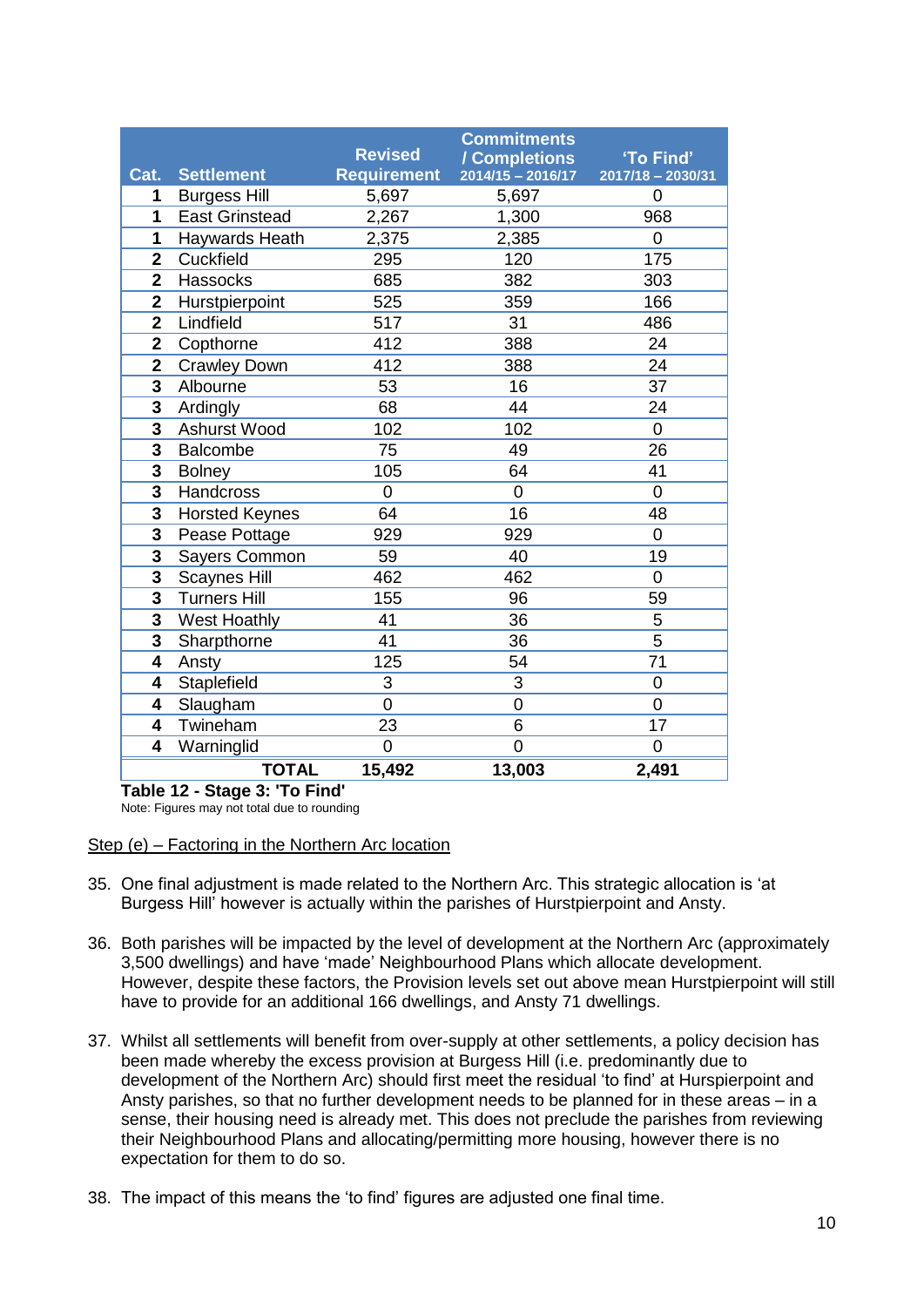| <b>Plan Provision</b>                                          | 15,492 |
|----------------------------------------------------------------|--------|
| <b>Total Commitments / Completions</b>                         | 13,003 |
| <b>Settlements where Supply meets Plan</b><br><b>Provision</b> | 9.991  |
| <b>Supply in remaining settlements</b>                         | 3,012  |
| <b>To Redistribute</b>                                         | 2,491  |

Note: Figures may not total due to rounding

#### Settlements where Supply (Commitments/Completions, etc) meets Plan Provision:

|      |                     | <b>Revised</b>     |               |           |
|------|---------------------|--------------------|---------------|-----------|
| Cat. | <b>Settlement</b>   | <b>Requirement</b> | <b>Supply</b> | 'To Find' |
|      | <b>Burgess Hill</b> | 5697               | 5,697         |           |
|      | Haywards Heath      | 2385               | 2,385         |           |
| 2    | Hurstpierpoint      | 359                | 359           |           |
| 3    | Ashurst Wood        | 102                | 102           |           |
| 3    | Handcross           |                    |               |           |
| 3    | Pease Pottage       | 929                | 929           |           |
| 3    | <b>Scaynes Hill</b> | 462                | 462           |           |
| 4    | Ansty               | 54                 | 54            |           |
| 4    | Staplefield         | 3                  | 3             |           |
| 4    | Slaugham            |                    | በ             |           |
| 4    | Warninglid          |                    |               |           |
|      | <b>TOTAL</b>        | 9,991              | 9,991         |           |

**Table 13 - Stage 3: Step (e) Over Provision**

Note: Figures may not total due to rounding

#### Settlements with Provision 'To Find': 2,491

|                |                             |               | <b>Proportion of</b>   | 'To   |
|----------------|-----------------------------|---------------|------------------------|-------|
| Cat.           | <b>Settlement</b>           | <b>Supply</b> | <b>Requirement (%)</b> | Find' |
| 1              | <b>East Grinstead</b>       | 1,300         | 42.79                  | 1,065 |
| 2              | Cuckfield                   | 120           | 7.74                   | 193   |
| $\overline{2}$ | <b>Hassocks</b>             | 382           | 13.41                  | 334   |
| 2              | Lindfield                   | 31            | 21.50                  | 535   |
| 2              | Copthorne                   | 388           | 1.08                   | 27    |
| $\overline{2}$ | <b>Crawley Down</b>         | 388           | 1.08                   | 27    |
| 3              | Albourne                    | 16            | 1.62                   | 40    |
| 3              | Ardingly                    | 44            | 1.07                   | 27    |
| 3              | <b>Balcombe</b>             | 49            | 1.14                   | 28    |
| 3              | <b>Bolney</b>               | 64            | 1.83                   | 46    |
| 3              | <b>Horsted Keynes</b>       | 16            | 2.10                   | 52    |
| 3              | Sayers Common               | 40            | 0.84                   | 21    |
| 3              | <b>Turners Hill</b>         | 96            | 2.61                   | 65    |
| 3              | West Hoathly                | 36            | 0.22                   | 5     |
| 3              | Sharpthorne                 | 36            | 0.22                   | 5     |
| 4              | Twineham                    | 6             | 0.75                   | 19    |
|                | <b>TOTAL</b>                | 3,012         | 100                    | 2,491 |
|                | $\sim$ $\sim$ $\sim$ $\sim$ | --            |                        |       |

**Table 14- Stage 3: Step (e) 'To Find'** Note: Figures may not total due to rounding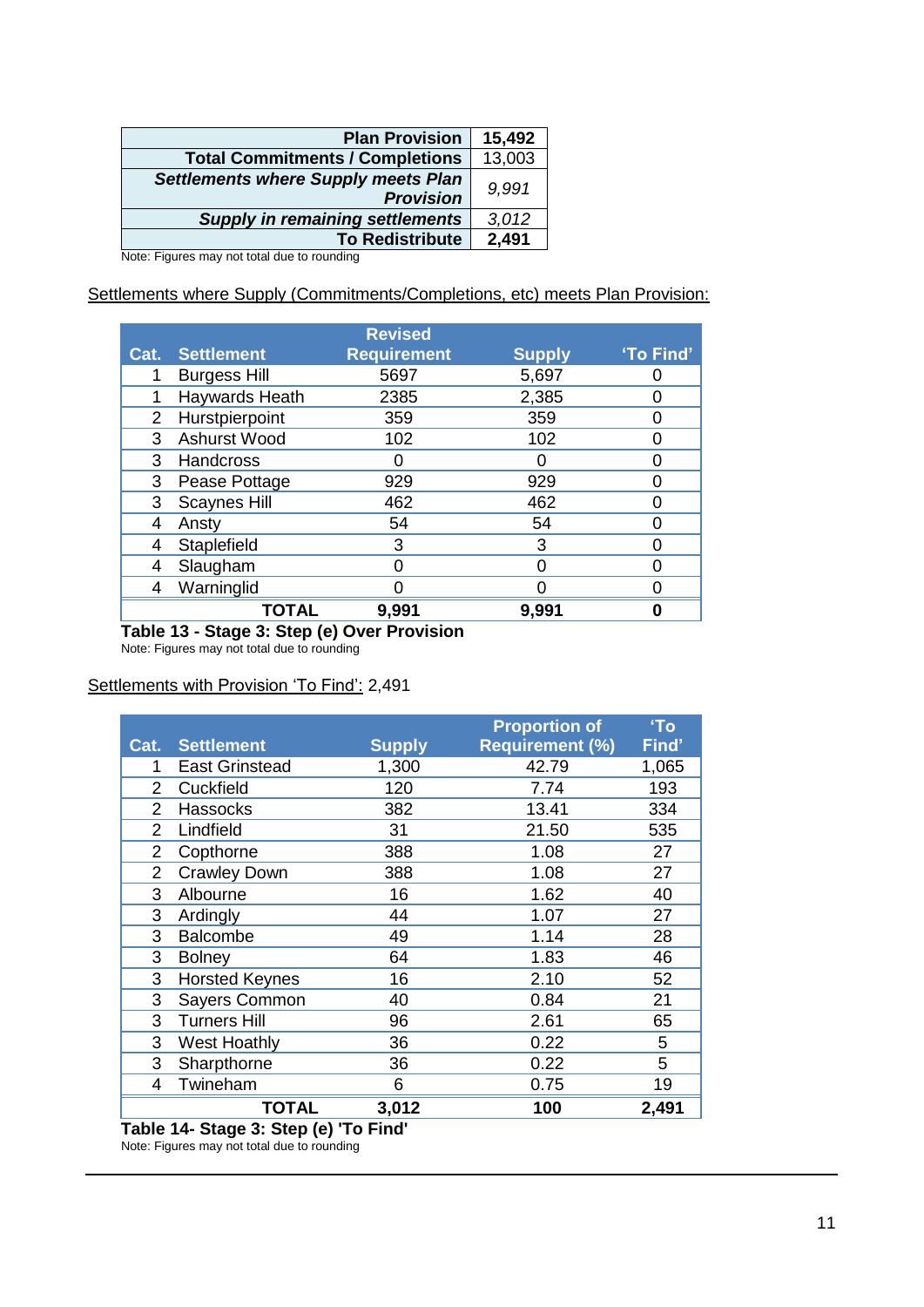# **Final Figures**

39. After all steps to calculating the provision figure have been carried out, and account made of completions and commitments, the final 'To Find' figure can be established and form the basis of the District Plan policy.

|                                    |                       |             | <b>Category</b> |  |  |  |  |  |
|------------------------------------|-----------------------|-------------|-----------------|--|--|--|--|--|
| Cat.                               | <b>Settlement</b>     | 'To Find'   | 'To Find'       |  |  |  |  |  |
| 1                                  | <b>Burgess Hill</b>   | 0           |                 |  |  |  |  |  |
|                                    | <b>East Grinstead</b> | 1,065       | 1,066           |  |  |  |  |  |
|                                    | <b>Haywards Heath</b> | 0           |                 |  |  |  |  |  |
| $\overline{2}$                     | Cuckfield             | 193         |                 |  |  |  |  |  |
|                                    | <b>Hassocks</b>       | 334         |                 |  |  |  |  |  |
|                                    | Hurstpierpoint        | $\bf{0}$    | 1,116           |  |  |  |  |  |
|                                    | Lindfield             | 535         |                 |  |  |  |  |  |
|                                    | Copthorne             | 27          |                 |  |  |  |  |  |
|                                    | <b>Crawley Down</b>   | 27          |                 |  |  |  |  |  |
| 3                                  | Albourne              | 40          |                 |  |  |  |  |  |
|                                    | Ardingly              | 27          |                 |  |  |  |  |  |
|                                    | Ashurst Wood          | 0           |                 |  |  |  |  |  |
|                                    | <b>Balcombe</b>       | 28          |                 |  |  |  |  |  |
|                                    | <b>Bolney</b>         | 46          |                 |  |  |  |  |  |
|                                    | <b>Handcross</b>      | 0           |                 |  |  |  |  |  |
|                                    | <b>Horsted Keynes</b> | 52          | 290             |  |  |  |  |  |
|                                    | Pease Pottage         | $\mathbf 0$ |                 |  |  |  |  |  |
|                                    | Sayers Common         | 21          |                 |  |  |  |  |  |
|                                    | <b>Scaynes Hill</b>   | 0           |                 |  |  |  |  |  |
|                                    | <b>Turners Hill</b>   | 65          |                 |  |  |  |  |  |
|                                    | West Hoathly          | 5           |                 |  |  |  |  |  |
|                                    | Sharpthorne           | 5           |                 |  |  |  |  |  |
| 4                                  | Ansty                 | $\bf{0}$    |                 |  |  |  |  |  |
|                                    | Staplefield           | $\mathbf 0$ |                 |  |  |  |  |  |
|                                    | Slaugham              | $\mathbf 0$ | 19              |  |  |  |  |  |
|                                    | Twineham              | 19          |                 |  |  |  |  |  |
|                                    | Warninglid            | 0           |                 |  |  |  |  |  |
|                                    | <b>TOTAL</b>          | 2,491       | 2,491           |  |  |  |  |  |
| Table 15 - Final 'To Find' Figures |                       |             |                 |  |  |  |  |  |

Note: Figures may not total due to rounding

- 40. During the life of the plan it is likely that the settlement requirements will need to change in response to:
	- The allocation of additional sites by the District Council e.g. through the Site Allocations DPD
	- The allocation of additional sites above the figures listed above by Neighbourhood Plans
	- Under or over-delivery by settlements albeit the figures are assumed to be minima
	- The identification of future constraints
- 41. As a result of this the Council proposes to provide an updated position for individual settlements through the Annual Monitoring Report. The Council will always ensure that this requirement is for a minimum five years. This approach also allows for reallocation within settlement categories; for example, if one of the category 1 settlements is unable to meet its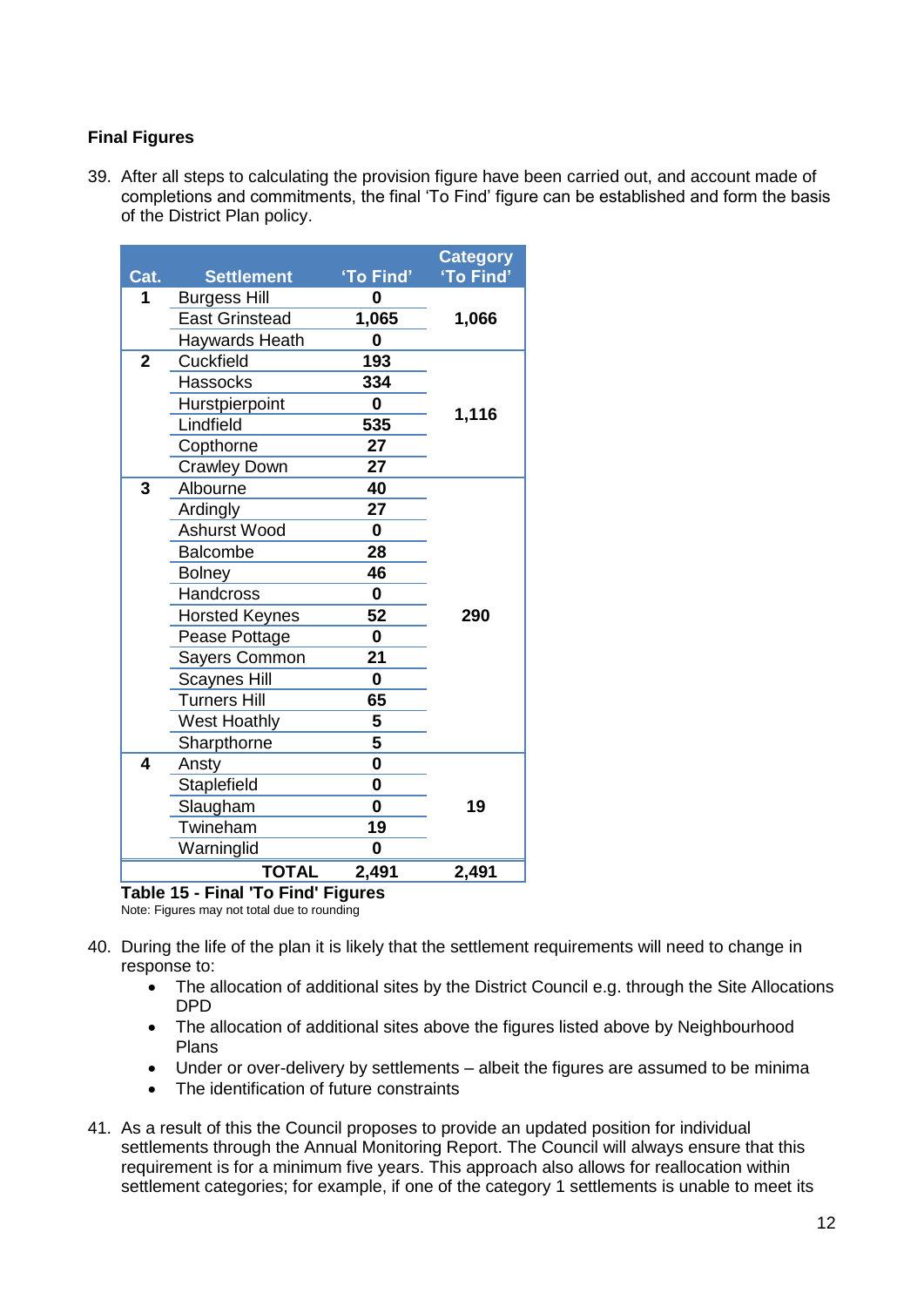requirements it is assumed that, in the first instance, the requirement will be met by other category 1 settlements. However, it should be noted that a fuller reassessment is likely to be required.

42. The figures per settlement are intended as a guide rather than a policy target. They may be used by Parishes when reviewing future Neighbourhood Plans, although the most up-to-date information on housing need/provision for each Parish should be used at that time. There is no expectation that the 'per Parish/settlement' figures should be met precisely, however the Category 'To Find' figures are subject to the District Plan's housing policy DP5.